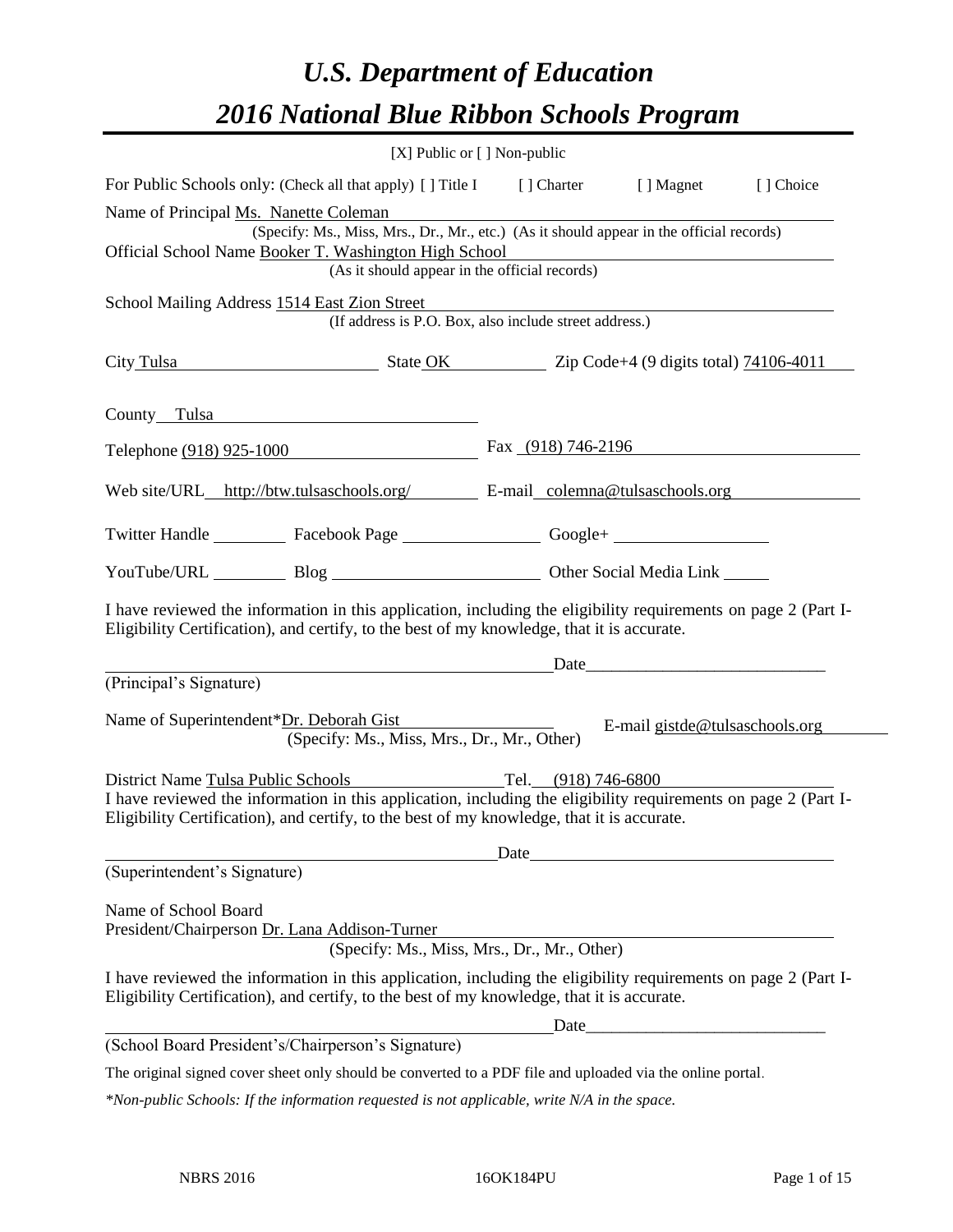The signatures on the first page of this application (cover page) certify that each of the statements below, concerning the school's eligibility and compliance with U.S. Department of Education and National Blue Ribbon Schools requirements, are true and correct.

- 1. The school configuration includes one or more of grades K-12. (Schools on the same campus with one principal, even a K-12 school, must apply as an entire school.)
- 2. The public school has met their state's accountability requirements (i.e., avoided sanctions) in participation, performance in reading (or English language arts) and mathematics, and other academic indicators (i.e., attendance rate and graduation rate) using the most recent accountability results available for the year prior to nomination.
- 3. To meet final eligibility, a public school must meet the state's accountability requirements (i.e., avoided sanctions) in participation, performance in reading (or English language arts) and mathematics, and other academic indicators (i.e., attendance rate and graduation rate) for the year in which they are nominated (2015-2016) and be certified by the state representative. Any status appeals must be resolved at least two weeks before the awards ceremony for the school to receive the award.
- 4. If the school includes grades 7 or higher, the school must have foreign language as a part of its curriculum.
- 5. The school has been in existence for five full years, that is, from at least September 2010 and each tested grade must have been part of the school for the past three years.
- 6. The nominated school has not received the National Blue Ribbon Schools award in the past five years: 2011, 2012, 2013, 2014, or 2015.
- 7. The nominated school has no history of testing irregularities, nor have charges of irregularities been brought against the school at the time of nomination. The U.S. Department of Education reserves the right to disqualify a school's application and/or rescind a school's award if irregularities are later discovered and proven by the state.
- 8. The nominated school or district is not refusing Office of Civil Rights (OCR) access to information necessary to investigate a civil rights complaint or to conduct a district-wide compliance review.
- 9. The OCR has not issued a violation letter of findings to the school district concluding that the nominated school or the district as a whole has violated one or more of the civil rights statutes. A violation letter of findings will not be considered outstanding if OCR has accepted a corrective action plan from the district to remedy the violation.
- 10. The U.S. Department of Justice does not have a pending suit alleging that the nominated school or the school district as a whole has violated one or more of the civil rights statutes or the Constitution's equal protection clause.
- 11. There are no findings of violations of the Individuals with Disabilities Education Act in a U.S. Department of Education monitoring report that apply to the school or school district in question; or if there are such findings, the state or district has corrected, or agreed to correct, the findings.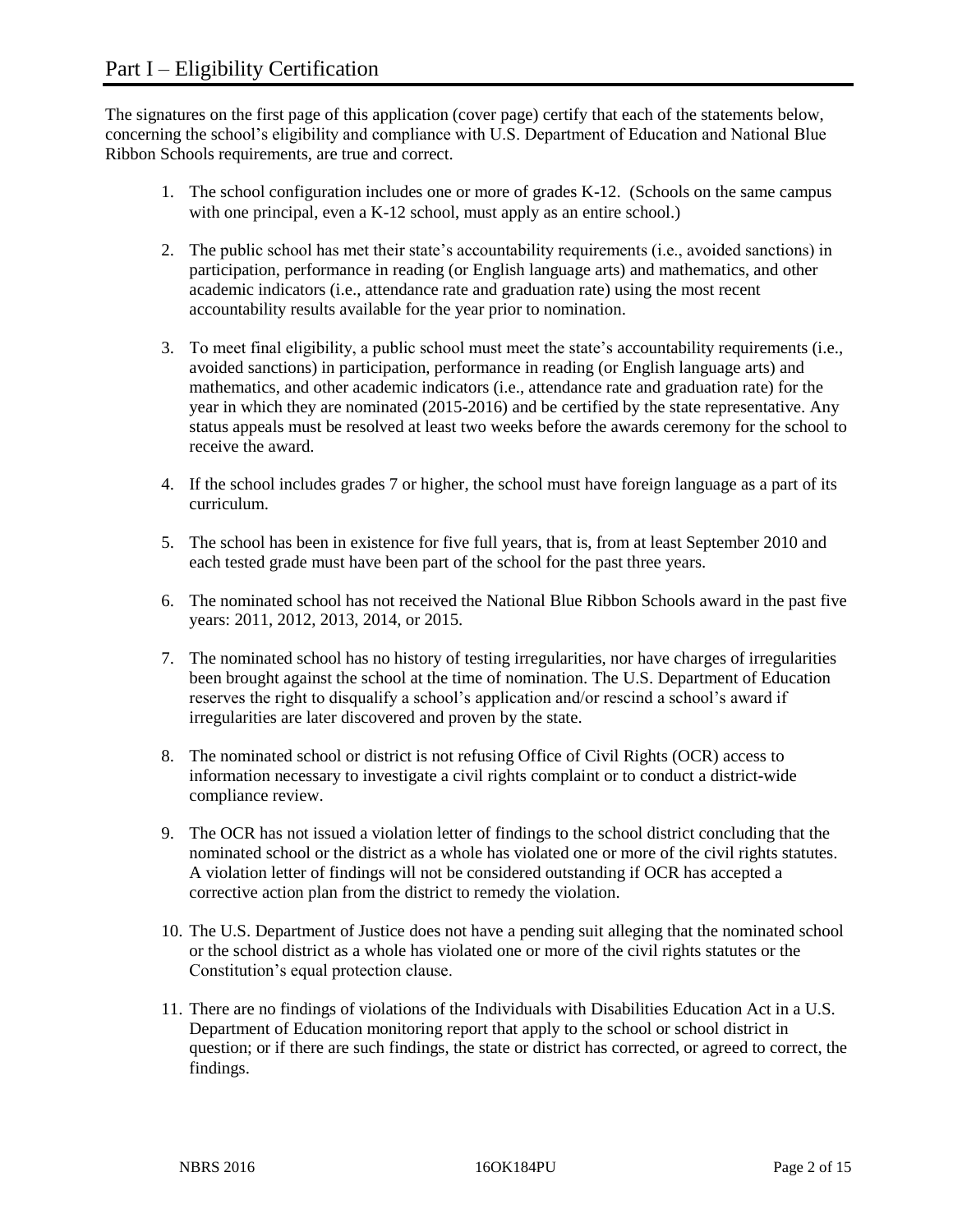#### **Data should be provided for the most recent school year (2015-2016) unless otherwise stated.**

#### **DISTRICT**

1. Number of schools in the district  $\frac{54}{2}$  Elementary schools (includes K-8) (per district designation): 13 Middle/Junior high schools 11 High schools  $\overline{0}$  K-12 schools

78 TOTAL

**SCHOOL** (To be completed by all schools)

2. Category that best describes the area where the school is located:

[X] Urban or large central city [ ] Suburban with characteristics typical of an urban area [ ] Suburban

- [ ] Small city or town in a rural area
- [ ] Rural
- 3. Number of students as of October 1, 2015 enrolled at each grade level or its equivalent in applying school:

| Grade                           | # of         | # of Females | <b>Grade Total</b> |
|---------------------------------|--------------|--------------|--------------------|
|                                 | <b>Males</b> |              |                    |
| <b>PreK</b>                     | 0            | 0            | 0                  |
| K                               | 0            | 0            | $\theta$           |
| 1                               | 0            | 0            | $\Omega$           |
| $\boldsymbol{2}$                | 0            | 0            | 0                  |
| 3                               | 0            | 0            | $\theta$           |
| 4                               | 0            | 0            | $\theta$           |
| 5                               | 0            | 0            | 0                  |
| 6                               | 0            | 0            | $\theta$           |
| 7                               | 0            | 0            | 0                  |
| 8                               | 0            | 0            | 0                  |
| 9                               | 150          | 195          | 345                |
| 10                              | 151          | 189          | 340                |
| 11                              | 117          | 159          | 276                |
| 12 or higher                    | 138          | 203          | 341                |
| <b>Total</b><br><b>Students</b> | 556          | 746          | 1302               |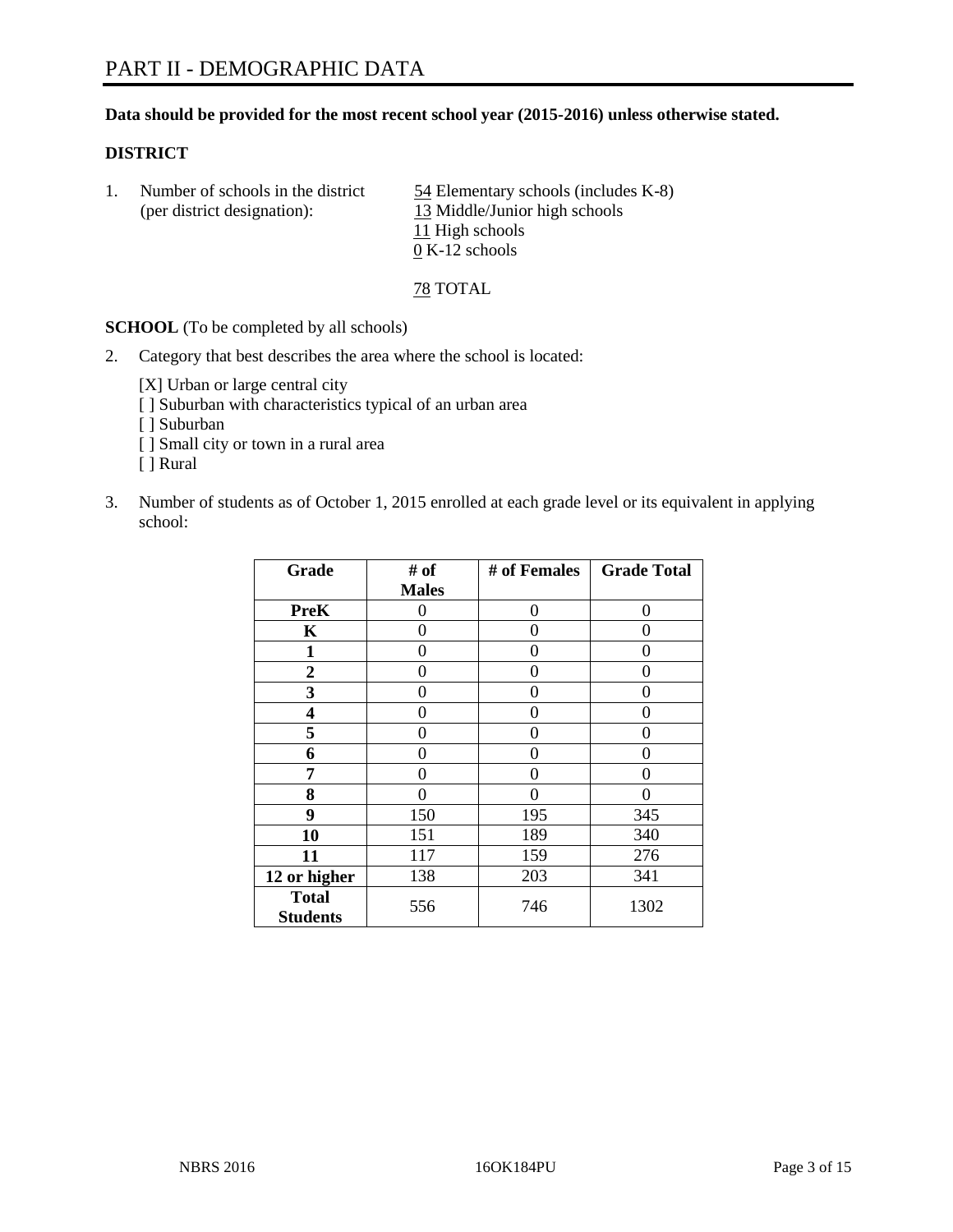the school: 3 % Asian

4. Racial/ethnic composition of  $\frac{4}{9}$ % American Indian or Alaska Native 36 % Black or African American 14 % Hispanic or Latino 0 % Native Hawaiian or Other Pacific Islander 35 % White 8 % Two or more races **100 % Total**

(Only these seven standard categories should be used to report the racial/ethnic composition of your school. The Final Guidance on Maintaining, Collecting, and Reporting Racial and Ethnic Data to the U.S. Department of Education published in the October 19, 2007 *Federal Register* provides definitions for each of the seven categories.)

5. Student turnover, or mobility rate, during the  $2014 - 2015$  school year:  $1\%$ 

This rate should be calculated using the grid below. The answer to (6) is the mobility rate.

| <b>Steps For Determining Mobility Rate</b>    | Answer |  |
|-----------------------------------------------|--------|--|
| $(1)$ Number of students who transferred to   |        |  |
| the school after October 1, 2014 until the    |        |  |
| end of the 2014-2015 school year              |        |  |
| (2) Number of students who transferred        |        |  |
| from the school after October 1, 2014 until   | 17     |  |
| the end of the 2014-2015 school year          |        |  |
| (3) Total of all transferred students [sum of | 17     |  |
| rows $(1)$ and $(2)$ ]                        |        |  |
| (4) Total number of students in the school as | 1302   |  |
| of October 1, 2014                            |        |  |
| $(5)$ Total transferred students in row $(3)$ | 0.013  |  |
| divided by total students in row (4)          |        |  |
| $(6)$ Amount in row $(5)$ multiplied by 100   |        |  |

6. English Language Learners (ELL) in the school:  $1\%$ 

3 Total number ELL

Specify each non-English language represented in the school (separate languages by commas): Spanish

- 7. Students eligible for free/reduced-priced meals: 40 % Total number students who qualify: 518
- 8. Students receiving special education services: 3 %

36 Total number of students served

Indicate below the number of students with disabilities according to conditions designated in the Individuals with Disabilities Education Act. Do not add additional conditions. It is possible that students may be classified in more than one condition.

| 1 Autism                           | 2 Orthopedic Impairment                       |
|------------------------------------|-----------------------------------------------|
| 0 Deafness                         | 14 Other Health Impaired                      |
| 0 Deaf-Blindness                   | 17 Specific Learning Disability               |
| 0 Emotional Disturbance            | $\underline{0}$ Speech or Language Impairment |
| $\underline{0}$ Hearing Impairment | 0 Traumatic Brain Injury                      |
| 0 Mental Retardation               | 1 Visual Impairment Including Blindness       |
| 0 Multiple Disabilities            | <b>0</b> Developmentally Delayed              |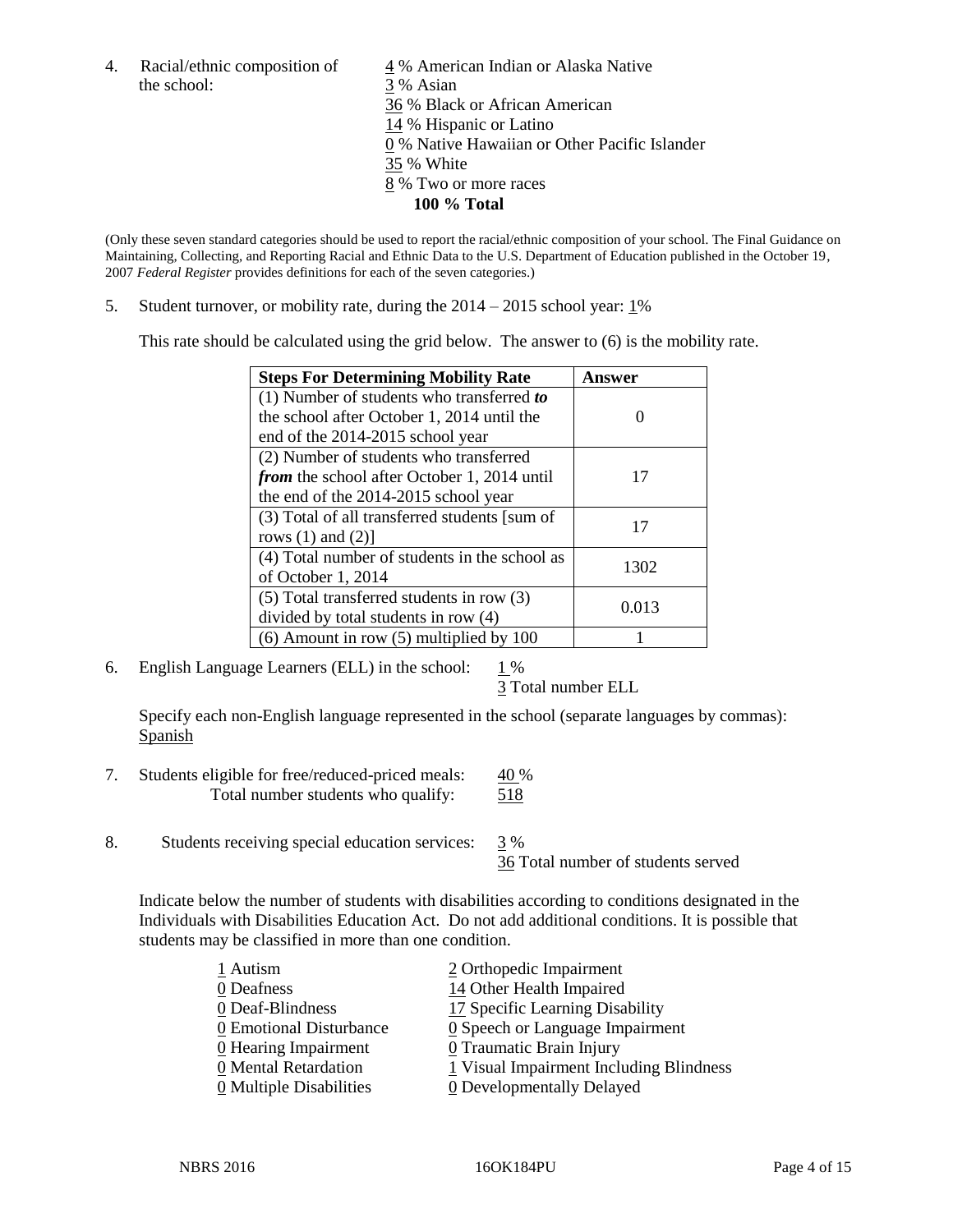- 9. Number of years the principal has been in her/his position at this school: 2
- 10. Use Full-Time Equivalents (FTEs), rounded to nearest whole numeral, to indicate the number of school staff in each of the categories below:

|                                       | <b>Number of Staff</b> |
|---------------------------------------|------------------------|
| Administrators                        |                        |
| Classroom teachers                    | 67                     |
| Resource teachers/specialists         |                        |
| e.g., reading, math, science, special | 4                      |
| education, enrichment, technology,    |                        |
| art, music, physical education, etc.  |                        |
| Paraprofessionals                     |                        |
| Student support personnel             |                        |
| e.g., guidance counselors, behavior   |                        |
| interventionists, mental/physical     |                        |
| health service providers,             | 8                      |
| psychologists, family engagement      |                        |
| liaisons, career/college attainment   |                        |
| coaches, etc.                         |                        |

- 11. Average student-classroom teacher ratio, that is, the number of students in the school divided by the FTE of classroom teachers, e.g.,  $22:1$  19:1
- 12. Show daily student attendance rates. Only high schools need to supply yearly graduation rates.

| <b>Required Information</b> | 2014-2015 | 2013-2014 | 2012-2013 | 2011-2012 | $2010 - 201$ . |
|-----------------------------|-----------|-----------|-----------|-----------|----------------|
| Daily student attendance    | 94%       | 94%       | 94%       | 94%       | 95%            |
| High school graduation rate | 99%       | 99%       | 98%       | 98%       | $100\%$        |

#### 13. **For high schools only, that is, schools ending in grade 12 or higher.**

Show percentages to indicate the post-secondary status of students who graduated in Spring 2015.

| <b>Post-Secondary Status</b>                  |     |
|-----------------------------------------------|-----|
| Graduating class size                         | 310 |
| Enrolled in a 4-year college or university    | 64% |
| Enrolled in a community college               | 33% |
| Enrolled in career/technical training program | 0%  |
| Found employment                              | 0%  |
| Joined the military or other public service   | 0%  |
| Other                                         | 3%  |

14. Indicate whether your school has previously received a National Blue Ribbon Schools award. Yes X No

If yes, select the year in which your school received the award. 2009

15. In a couple of sentences, provide the school's mission or vision statement.

Booker T. Washington High School provides an academically rigorous education within an environment of multicultural diversity and develops all students' critical thinking skills which are necessary for success in a global society.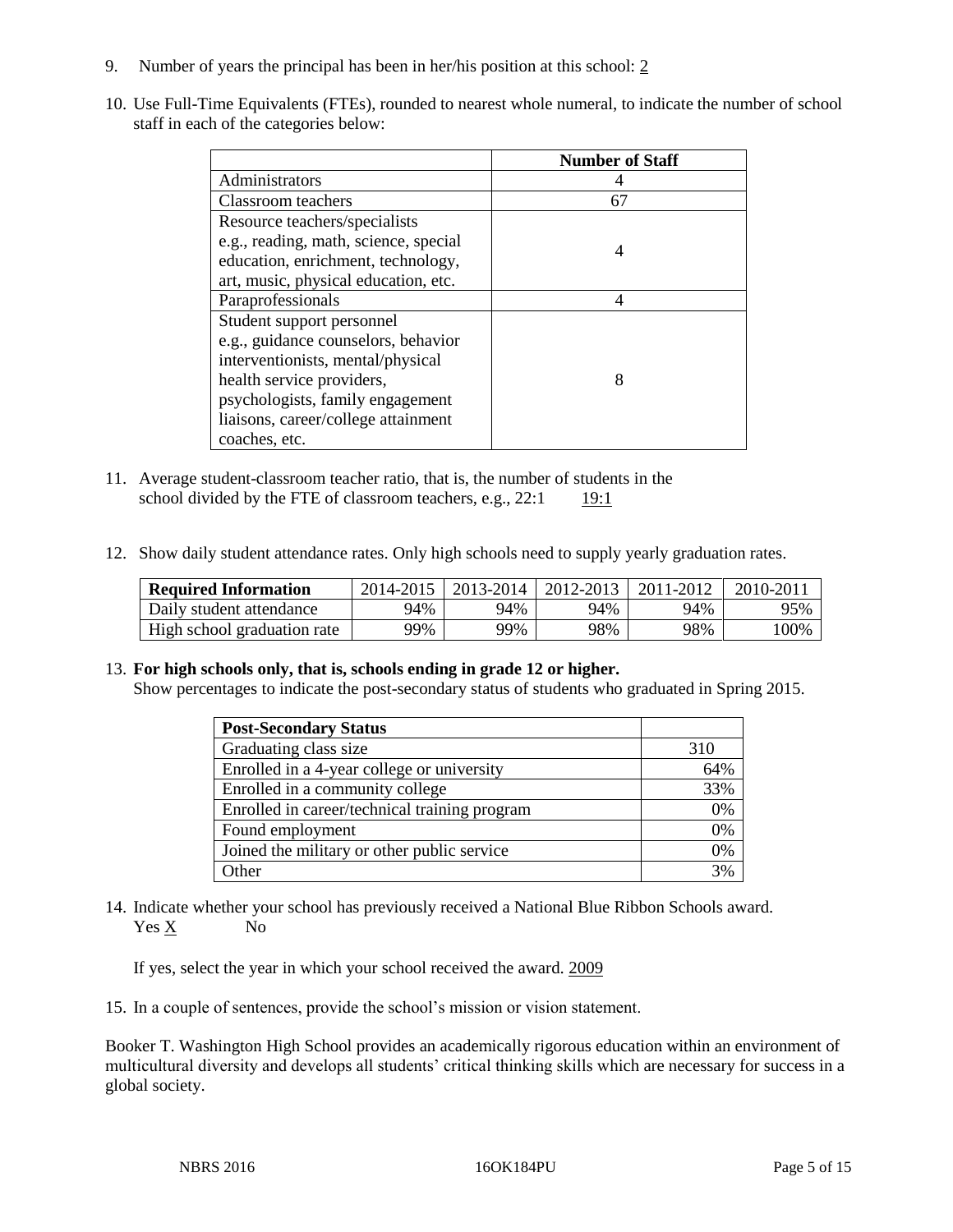16. **For public schools only**, if the school is a magnet, charter, or choice school, explain how students are chosen to attend.

Booker T. Washington High School is a full magnet school within Tulsa Public Schools. All students must apply and meet certain minimum criteria: academic scores at the 35th percentile or above on both the reading and mathematics components of the most recent standardized academic measurements, cumulative grade point average at or above 2.50 on a 4.00 scale for the first semester of the application year and for the school year immediately preceding, superb attendance, no out-of-school suspensions, and a completed teacher recommendation form. Any eligible applicant residing in the historical BTW area shall be offered preferential admission status. Any eligible applicant from Carver Middle School shall be offered preferential admission status. After granting the above preferences in the order listed, approximately 60% of the entering ninth grade class shall be composed of eligible students who reside in Quadrants I and II of the district. The balance (40%) shall be selected from eligible students who reside in Quadrants III and IV or outside of the district.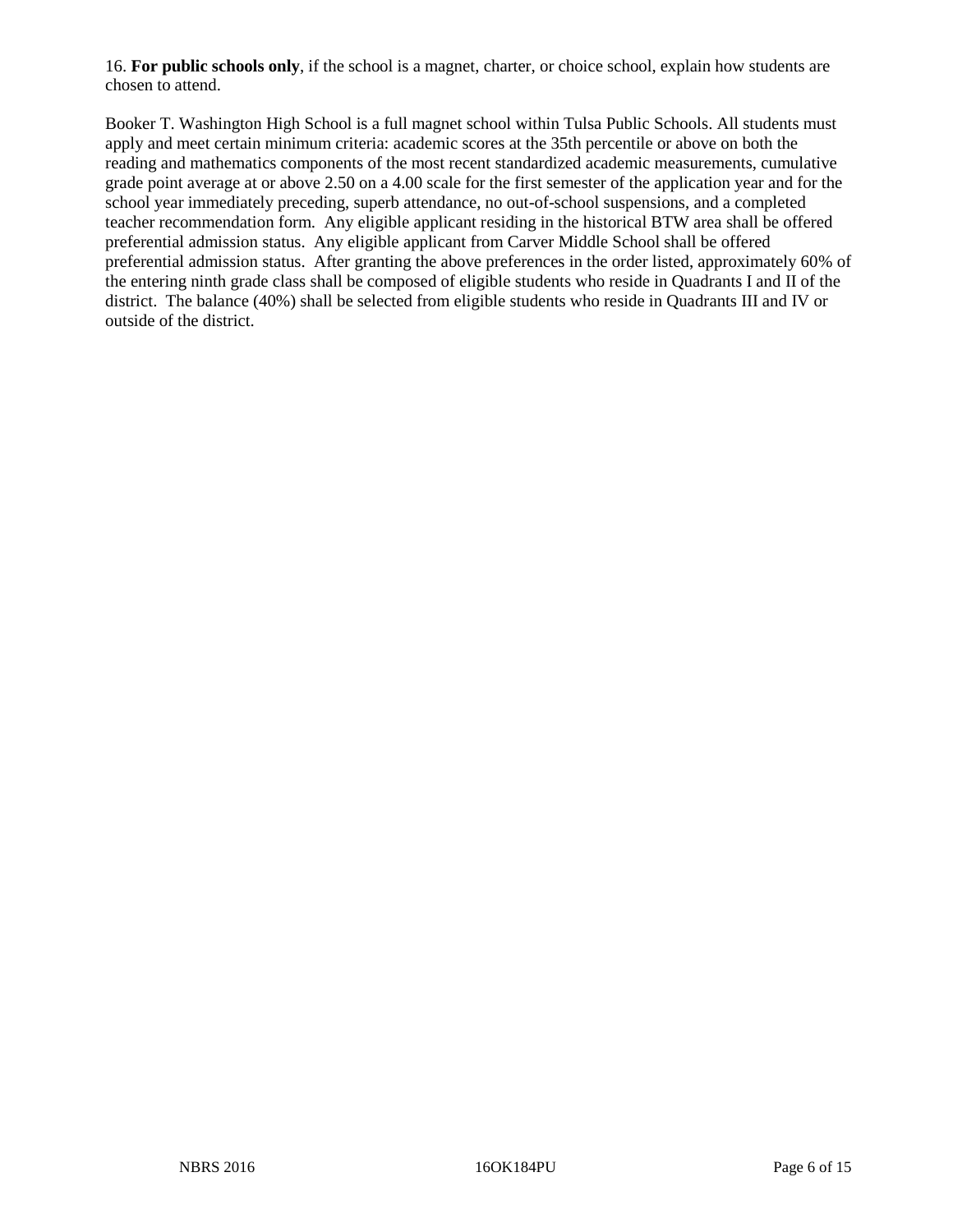## PART III – SUMMARY

Booker T. Washington, established in 1913. Since 1973 it has been Tulsa's comprehensive magnet high school. Booker T. Washington is a world class high school in the heart of America. It is the top high school in the state of Oklahoma to the Washington Post challenge index. Founded in 1813 to serve the citizens of the African-American community, Booker T. underwent voluntary desegregation in 1973. When Booker T. was established as a magnet school, every effort was made to find students who would profit, achieve, and grow within the program. The school today serves students from every racial, ethnic, religious, and socioeconomic group in Tulsa. Booker T. continues to thrive based on the ideals of promoting excellence and acceptance of diversity. The experiences of Booker T. students has enhanced our institution to be one of the most successful secondary schools in the United States.

Our rich tradition at Booker T. Washington has created a 'Pride of the Great Southwest'. Our raciallybalanced student body boasts championships in basketball, football, and soccer team, a nationally ranked speech and debate team, a nationally ranked academic bowl team and now a nationally ranked science bowl team. Booker T. promotes and encourages our students to be active citizens, we have 19 sport teams and 44 student activities including a successful robotics program, National Honor Society, Men of Power, and student council. Booker T has generation after generations attending this great institution.

The application for Booker T. Washington states that the school is a full MYP/IB program. The MYP program has specific curricular requirements, including community service hours, a personal project, and summer reading assignments. At the time of enrollment, students are told that Booker T. has higher expectations for graduation and that all of its students are expected to take four years of English, math, science and social studies. All 10th grade students are required to take the PSAT exam. Students are encouraged to compete at the state and national levels in both academics and athletics. Our annual homecoming event begins with tailgating by current and former students as well as the community. A highpoint of homecoming week is the ceremony honoring Miss Hornet and Mr. Hornet. We also have an annual multicultural assembly which highlights the various backgrounds of our students.

Booker T. Washington High School, accredited by the State of Oklahoma and the North Central Association, strives to provide a quality learning experience daily for each student.

Earning the National Blue Ribbon in 2009, has helped the school draw and attain great students. National Blue Ribbon Award and other accolades have allowed for other community stakeholders to leverage our success. For example, The Tulsa Chamber of Commerce uses the fact that Tulsa has one of the top public High Schools in the nation, to attract businesses into Tulsa. Other stakeholders like The University of Tulsa, uses Booker T. as a way to attract the top professors to their university.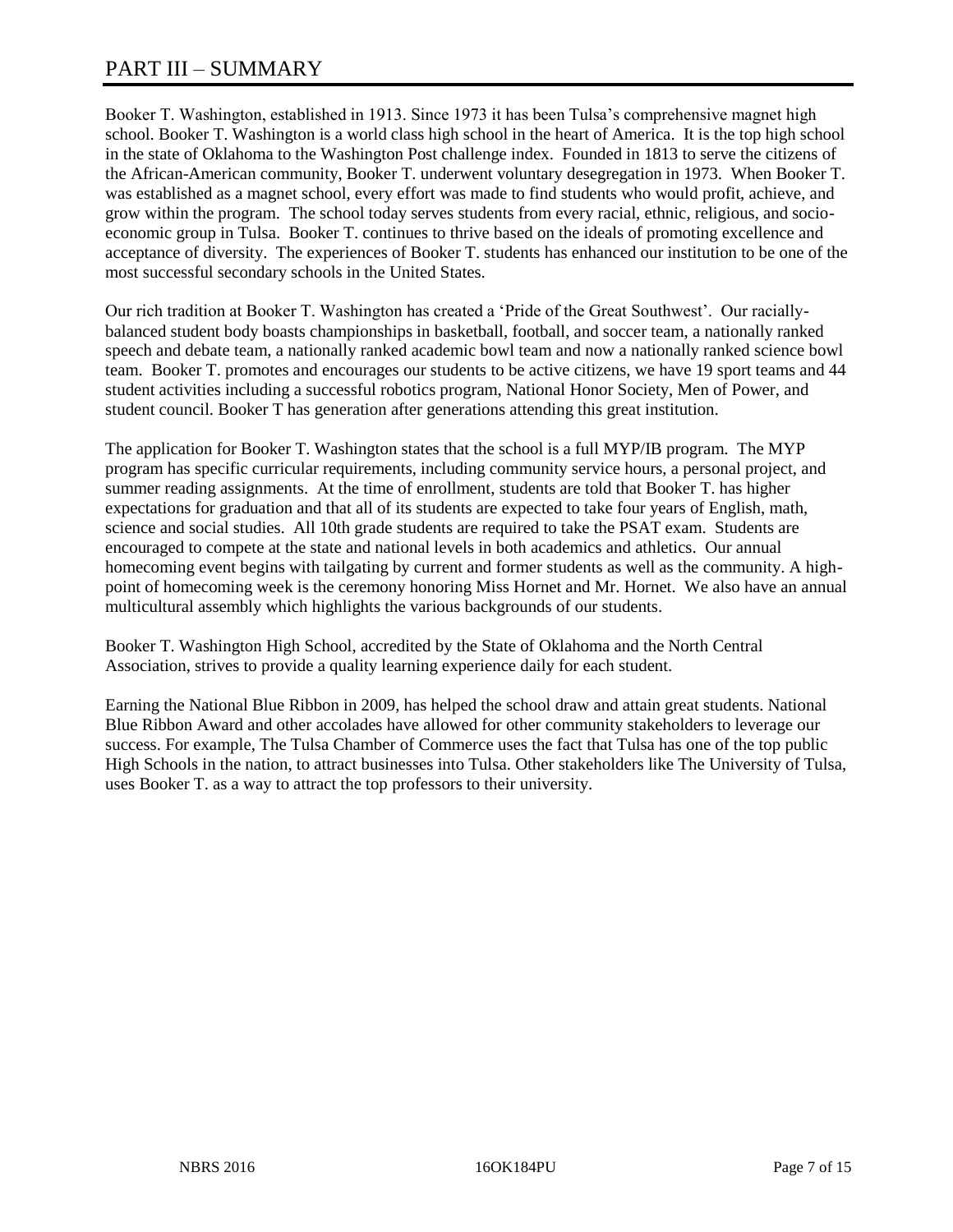### 1. Core Curriculum:

With the addition of the extensive writing requirements of the International Baccalaureate Middle Years Program and Diploma Program, our English / Language Arts department not only meets but exceeds the state curriculum requirements in our subject area by incorporating strategies such as using common, leveled rubrics for each grade level and each mode of discourse, Socratic seminar, and collaborative writing via Google Docs. We also collaborate and share department resources using Google Applications. Many of our students leave high school with college credit, so we feel compelled to be certain that students are prepared for the rigor of International Baccalaureate, College Board Advanced Placement, and college concurrent enrollment courses. Anecdotal evidence from former students demonstrates that we fully prepared our graduates for the critical thinking and academic writing demands at even the most challenging of colleges and universities.

The Social Studies department's core curriculum includes the following: Oklahoma History, United States Government, United States History 1878-Present and World History Survey. Students may also choose to take AP United States History or AP World History. These are the Social Studies courses that are required for graduation from an Oklahoma accredited high school. We follow the learning standards that are set by the state of Oklahoma for each course. Each of these courses has different content; however, teachers within the department scaffold historical thinking skills through the content they are responsible for teaching. Several themes of history are covered every year: Identity, People, Culture, Beliefs, Environment, Politics and Power. We also try to develop thinking skills that will enable our students to better understand social studies: chronology and reasoning, comparison and contextualization, and crafting historical arguments. Faculty members encourage retesting on skills for students that are performing below grade level and extend lessons for those performing above grade level.

The Booker T. Washington Math Department offers many courses to meet the diverse needs of our unique student body. Courses offering range from Algebra I to Calculus BC. Many upper level courses are offered in the Advanced Placement and International Baccalaureate Programs which give advanced students multiple opportunities to challenge themselves. They include IB Math Studies SL, IB Calculus SL, IB Calculus HL, AP Calculus AB, AP Calculus BC, and AP Statistics. The most advanced students can also do concurrent enrollment at one of several local universities. Almost every student takes four years of math. Algebra III, a college algebra prep class, is offered for those students who want a fourth year of math but may not be ready for a more advanced class; they focus on mastering of critical math skills. Struggling students can benefit from the before or after school tutoring programs offered by teachers. In addition, weekend tutoring sessions are available during the end of instruction testing period. Completion of the Summer Math Packet is required in all classes to prepare students for the upcoming year and reduce the time needed to review prerequisite material. To ensure all students have mastered the foundation skills needed for success in any math classes, professional learning communities regularly meet to monitor vertical and horizontal alignment of all courses and to make adjustments as necessary.

The science curriculum addresses the Next Generation Science Standards and the Oklahoma Science Standards by offering a sequence of foundation science courses that begin with freshman biology, followed by sophomore chemistry. From the foundation students choose the remainder of their science courses from a variety of courses. Physics is encouraged as it lays the foundation of a basic understanding of the physical world. Teachers use multiple strategies such as project-based learning, inquiry, flipped classroom, and direct instruction to differentiate their instruction. The department works on vertical alignment from 9-12 gradually adding specific lab report formatting at each grade level in an effort to build up expectation. Teachers offer individual assistance inside and outside of class to help students improve. Advanced science student may participate in the science bowl competition. Students of all skill levels are included in a robotics program that allows students to advance their skills in programming, physics, electronics, and design.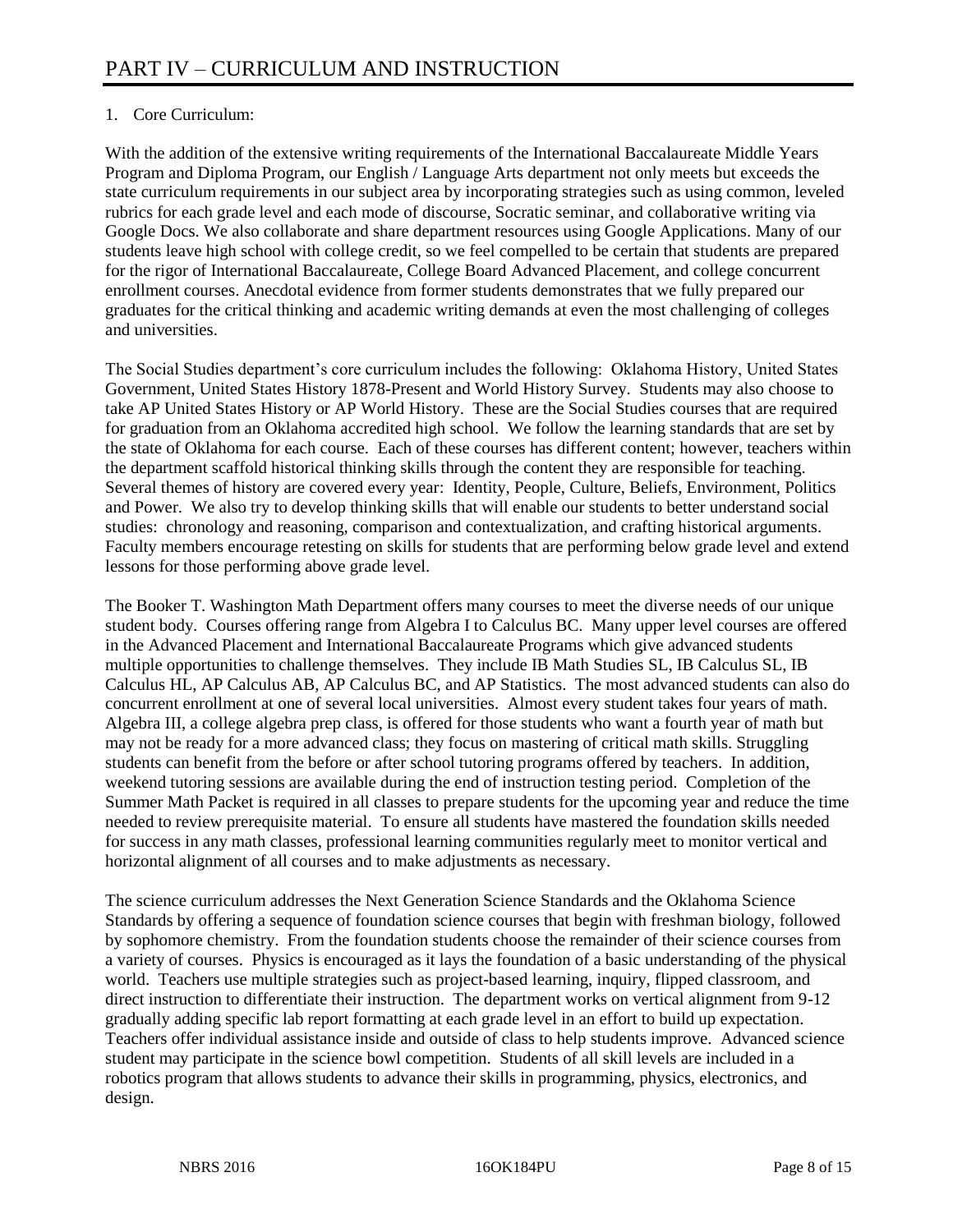#### 2. Other Curriculum Areas:

The College and Career Readiness Programs of Study (Technology Department) hone career readiness skills and challenge students to be life-long learners in their given industry. We use public speaking projects to hone life skills and establish intra-personal communication skills. We strive to foster creativity and the use of imagination through individualized projects, teamwork, and creative problem-solving. We establish career pathway strategies through technology to enable the students to tailor learning to their life goals.

In Physical Education, we use the Middle Years Program Design cycle to create individualized workout programs and the Learner Profile Characteristics to facilitate student maturity and athleticism. In our class, we define the importance of developing physical, mental, emotional, spiritual, and social health. We also discuss a variety of issues that are pertinent to the health of teenagers. Finally, we define the systems of the body and how they work together to provide optimal health in an individual, and we also explain the way various life-long sports can contribute to overall health in the process.

The overall mission of the AFJROTC program at BTW is to "Develop citizens of character dedicated to serving their nation and community". Our unit AFJROTC program holds cadet success as our first priority. Our program is known for its academic rigor which provides an opportunity for cadets from a variety of backgrounds, skill sets, and experiences to learn through our educational curriculum equipping them to achieve, excel, and lead. Our program aspires to serve as a standard to other Booker T. Washington High School departments and programs. The goals or purpose of this congressionally-mandated program design is to instill values of citizenship, service to the United States, personal responsibility, and a sense of accomplishment in high school students. Having an Air Force JROTC unit in our school is proof of the commitment to excellence by the community and district leadership. In 2016, our unit received the highest grade possible, Exceeds Standards, on their Air Force Headquarters inspection, and we are now being considered for Distinguished Unit Award accolades.

The Fine Arts department encourages creativity, collaboration, and communication among students and teachers. Fine Arts also integrate other content areas including math, history, English, and science into learning objectives with the goal of every student succeeding not just through reading or writing. We strive to pursue excellence and grow students' experiences and interests by taking field trips and competing in festivals and contests. The Art History Elective and Art History AP classes require students to develop college-level skills of discussion, analysis, and interpretation to develop and defend their own opinions about any art work. Beyond introducing students to a broad foundation of cultural treasures, these courses require students to look at relationships between artists, periods, and religions to understand the big questions: What did these things mean to the people who made them? Why are they still important to us today? Written investigations in the elective and essay portions of exams in Advanced Placement build vocabulary while students gather evidence to prove their thesis. These courses also provide an additional context that reinforces student understanding of U.S. and world history. IB Film combines history, theory, and technique. After charting the artistic and technological evolution of cinema around the world, students apply what they've learned to making short films in their own historical moment. Students use writing, research, and discussion to find meaning in film. Then, as writer, director, cinematographer, sound recordist, or editor, they must create meaning. One of the most rewarding things about working with students in film is the moment they realize we are not just here to be entertained. Looking at Art is not passive but an active process of exploration that depends on the student's own feelings and ideas.

Speech and Debate is the definition of essential skills: analysis of data, interpretation of literature and content, presentation of a succinct message, speaking and persuading, writing, argumentation, critical thinking on the spot, and in-depth research. We put these essential skills on display at tournaments locally and nationally, twenty times a year resulting in three OSSAA State Championships in the last five years. There are over 120 students on our team, and most recently, we had both a 9th grader and a 12th grader win a state championship in the largest class, 6A. The skills acquired through speech and debate are applicable through all subjects, all content areas, and are accessible to all demographics.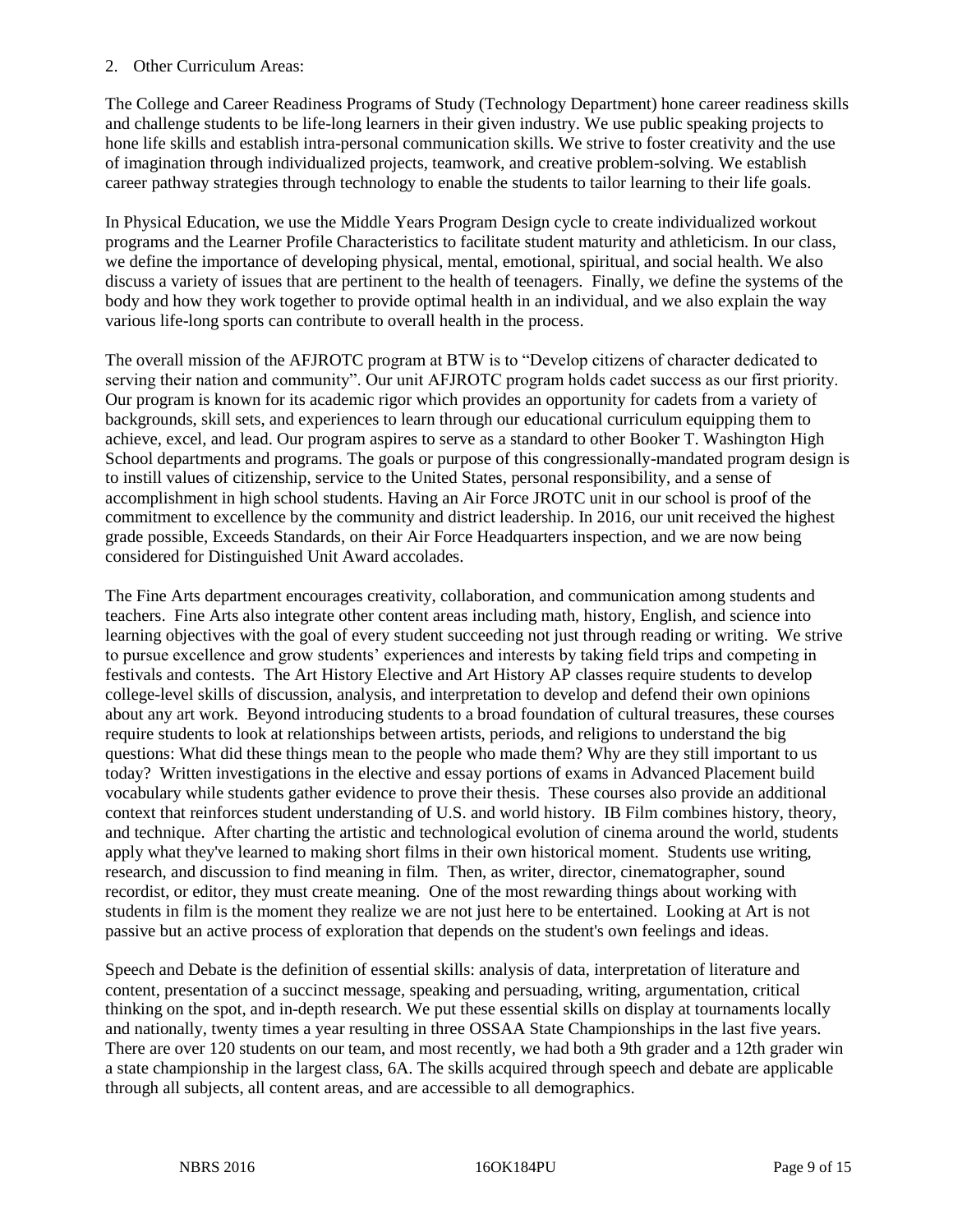Booker T. Washington's World Language Program is extensive. Students are required to take two years of the same language, and they are have many languages from which to select: Spanish, German, French, Russian, Latin, Chinese, and Japanese. Many students elect to take more than one world language. Studying these languages supports and enhances students' abilities to understand grammar, syntax, and writing structures. Students' research skills improve in other content areas because they are required to use the research process for many assignments, essays, and projects. Because students are required to speak and think in another language, their critical thinking skills are enhanced. We have all levels in each world language: Spanish I to Spanish IBHL, French I to Advanced Placement French Language and IBHL French, Russian I to Russian IBHL, German I to German IBHL, Chinese I to Chinese IBHL, Japanese I to Japanese IBHL, and Latin I to Latin IBHL. Students who have successfully completed our French Program have received up to 16 hours of credit at The University of Oklahoma.

#### 3. Instructional Methods and Interventions:

Booker T. Washington, a diverse academic institution, has successfully maintained a standard of excellence. Strong community support, active alumni, and a tradition of excellence in administrative leadership encourage teachers to guide students to success, no matter what ability and experience they bring. Before students enroll, under the direction of the school principal and academic dean, counselors examine each student's academic history. Those students with deficiencies are channeled into the Read 180 Next Generation Writing and Reading Lab class, an academic elective with a reputation for excellent measurable success. This past 2014-2015 school year, BTW Read 180 lead the district in SRI (Scholastic Reading Inventory) and EOI (End of Instruction Exam) advancement.

After orientation and syllabus review, each student is tested given the Scholastic Reading Inventory test followed by an interview and oral reading assessment. After the assessment, if the instructor has discovered there are other deficiencies, alignment with the special services department and further testing is scheduled.

The instructor has identified two significant areas of emphasis in the reading curriculum: improve actual reading skills and practice. Students need to learn and practice significant strategies to build their reading level success rate. In addition, students need to develop and practice test taking skills and strategies which takes place throughout the school year. Essentially, computer-based training, text book guided skill development and stretch reading assignments are core to the curriculum and practiced daily. Students engage in the Read 180 Computer program for 20 minutes each day they attend class. The rest of class time is dedicated to reading skill improvement and test taking success.

Assessment is addressed with Read 180 computer program exercises involving oral reading, vocabulary development, content interpretation/retention and SRI test results. Interview and oral reading assessments are reviewed with each student periodically. Stretch reads are administered with scaffolding techniques. Teacher reads the work aloud, students read aloud to themselves into a computer program followed by a choral, class reading.

Differential instruction is the successful endeavor of reaching all available learners by utilizing various leaning techniques that appeal to the senses. Stretch reads provide an example of differentiated leaning in Read 180. Recently, the class studied the short story "The Pedestrian" by Ray Bradbury. The instructor read the entire short story to the class aloud. The reading was followed with a 6 minute plot animation. The class then read the story aloud one paragraph per student with embedded instruction of setting, character, plot, theme and literary conventions. The class then viewed the teleplay by the same author, wrote a one paragraph plot summary, one paragraph theme statement, and a short summary of the characters and setting. Upon completion, they read their paper aloud, and submitted the final copy for evaluation followed by a rewrite guided by suggested corrections. The paper also included a drawing of the climax.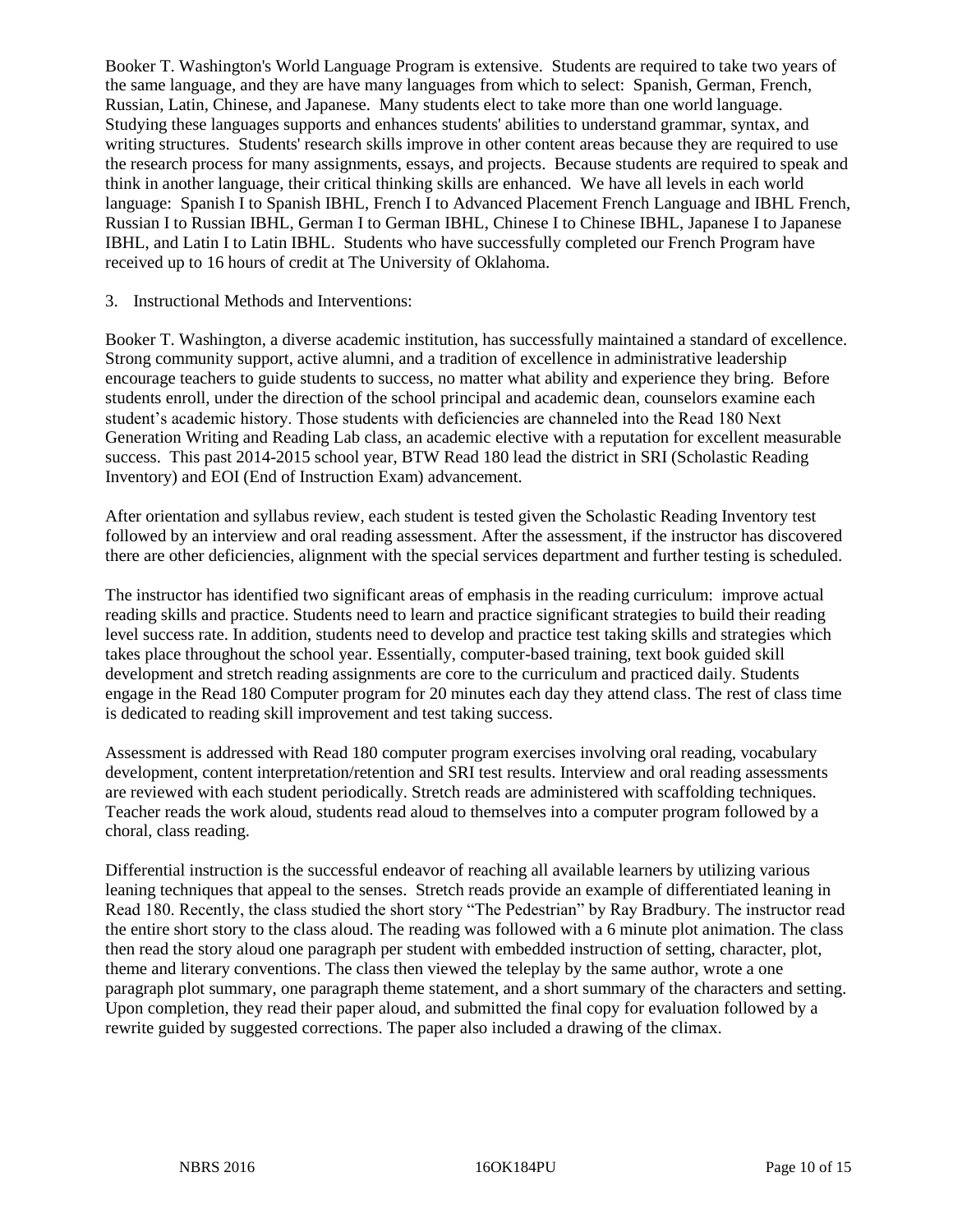Test taking skills are developed with targeted strategies. Students assess each question and select the correct answer through a process of elimination (opportunity to demonstrate what students know and what skills can be used to overcome what is unknown.) All EOI tests are considered reading tests in this class. In preparation for the EOI, students dissect two EOI English II/English III tests, three Biology Test Examples and an Algebra I & II and Geometry exam. The class reviews each test in chorus, interacting with the teacher and smart board, charting each test and taking careful notes. Paper test samples are provided for student review. The instructor maintains contact with other teachers and subjects in which the student is enrolled. It is important the student is vigilant about their studies and embraces the rigor of the school curriculum.

The goal of the administration and instructor is to create a positive, nurturing environment in the Reading and Writing Lab. The facility is available before and after school and during lunch. Students not enrolled in the class can visit with the instructor concerning projects and papers they are engaged in or to seek out intervention during a crisis in their studies.

Booker T. Washington has consistently been evaluated as an A+ institution by the State of Oklahoma Department of Education. Under the professional direction of a strong administration, all departments and programs share the responsibility or maintaining the continued success of this institution.

4. Assessment for Instruction and Learning and Sharing Assessment Results:

Assessment for Instruction and Learning Booker T. Washington High School uses a number of instructional methods and interventions. Each school year the state provides us with the results of the state mandated tests. Teachers in each discipline review the results of their test carefully, looking for areas of both strength and weakness. Areas of weakness are addressed in each department as colleagues meet to formulate a plan for improving instruction in weak areas through the use of technology, problem based learning, and direct instruction – depending upon the skill. The goal is to improve for the following year.

Parents, students and the community are informed of students' academic achievement through the district grading system PowerSchool. Students and parents have immediate access to PowerSchool, and can monitor a student's progress. This allows intervention before a problem gets out of hand. Our school also publishes information about the achievement of our students as they win local and national academic awards. These are published in the district newsletter and the local newspaper.

Students come to Booker T. Washington from across the district, as it is not a neighborhood school. Occasionally this results in a student with an achievement gap. We address this gap by providing both reading and mathematics instruction in a smaller class setting. The student can often make great strides with this individual help. Our school is a high performing school. All students are expected to participate in the Middle Years Program and complete a Personal Project at the end of their sophomore year. Many students ( approximately 540) enroll in Advance Placement courses as early as their sophomore year; this year, we are administering over 1160 AP exams. Several graduate each year with the International Baccalaureate Diploma; this year, 61 of our students qualified for the International Baccalaureate Diploma and we will be administering over 400 IB exams. Our faculty devotes hours of time outside of school to enable these students to continue to perform at a high level, providing both before and after school instruction.

The focus for all of our courses is skill mastery. The curriculum provides the vehicle to master the standards and skills necessary for advancement. Teachers use a variety of methods, such as a gradual-release model, to ensure that the focus on the skill is maintained. Students are always aware of the standard and expectation for learning for the day and how this reflects the overall achievement goals for the year. Teachers use individual white boards, clickers, exit tickets, and bell ringers as formative assessments with unit tests and projects incorporated for summative assessments. To prepare our students for high-stakes testing, we hold mock tests and review sessions during the weekends.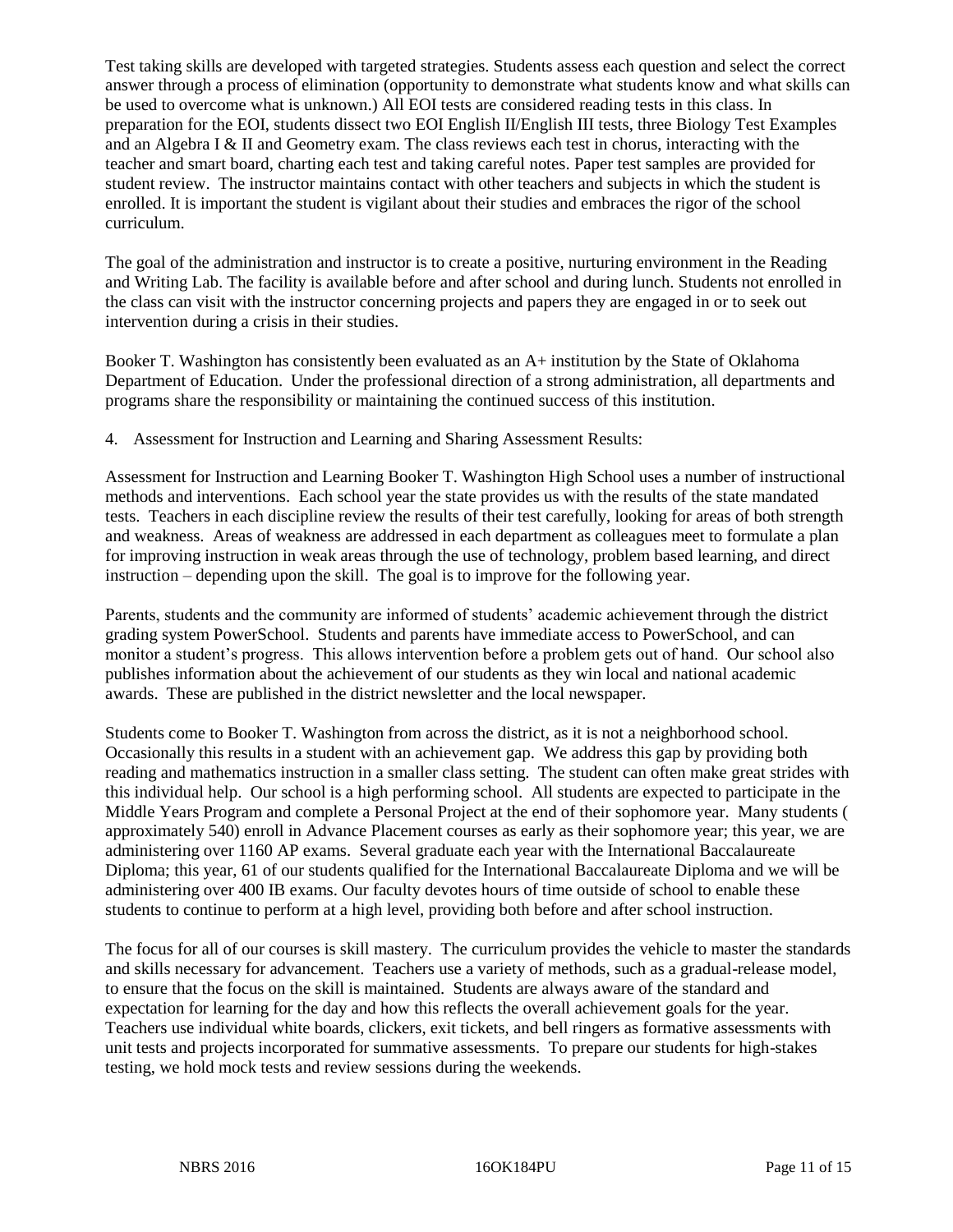#### 1. School Climate/Culture:

Booker T. Washington's culture is built on traditions of academic and extracurricular excellence which helps to develop students through a holistic approach. Programs, such as the International Baccalaureate, help to drive this overarching approach. As the students of BTW engage in their personal development through community service activities, development of their individual strengths in extracurricular areas such as the arts and athletics, they begin to mature as individuals who see how their contributions affect society in exponential ways. Our school includes an advisory hour which has a unique, split level approach; students are grouped with multiple levels. Advisory lessons address everything from long-term goal setting lessons, digital citizenship, individual skill development such as time management skills to interpersonal skills such as active listening skills. Advice from older students on what did and did not help them succeed in their high school endeavors provides a small group forum that allows for in-depth, personal development of younger students.

Booker T. Washington also has developed a Teen Advisory Board that helps identify areas of need directly affecting the student body and develops platforms to address these areas of concern. In addition, we have a strong SAFE team committee made up of students, parents, and faculty stakeholders who meet regularly to address specific mental and emotional needs of the BTW community. This board works diligently to provide access to the student body to a safe haven for addressing the mental and emotional needs of each individual.

Booker T. Washington has been fortunate over the years to put together a quality staff who not only are highly qualified but bring unique viewpoints to each classroom of diverse students. The high qualifications of the faculty is overshadowed by an extreme energy to make the most of each class period afforded them. Their highly motivated and initiative approach to the classroom setting engages students in inquiry led discovery. This type of approach allows students to take ownership in their learning experiences thus developing their depth of understanding. Each teacher in our building has brought with them the skill set of finding like-minded faculty and staff to help support their individual programs, which in turn provides the sense of a family atmosphere since a majority of waking hours are spent together helping to motive and support each other and our students.

2. Engaging Families and Community:

"We Are Booker T." That simple phrase encompasses Booker T. Washington High School's commitment to the engagement of families and the community in our work to insure student success and school improvement. "It takes a village to raise a child" is a popular proverb with a clear message. It is suggests that the whole community has an essential role to play in the growth and development of its young people. In addition to the vital role that parents and family members play in a child's education, the broader community too has a responsibility to assure high-quality education for all students.

Since its inception, Booker T. Washington has been a community school. Although it was established to provide education to African Americans in the age of segregation, it now plays a global role in a diverse society. Our community is no longer monolithic but encompasses individuals, families, corporations and other stakeholders that represent a plethora of race, religion, socio-economic backgrounds, and nationalities. As a result, we are global in our mindset of engaging families and the community.

We have a host of parent volunteers that assist with testing and extracurricular activities. Our active Parent, Teacher, Student Association collaborates with student clubs and organizations as well as the faculty to provide services that complete and/or supplement services provided through the school. Partnerships range from fraternities and sororities that provide financial and social support to major corporations that provide academic enrichment activities. Students are required to earn community service hours for each year of their high school experience. Booker T. Washington student organizations also volunteer for the school and community by participating in the Leukemia and Lymphoma Coin Drive, Muscular Sclerosis Walk-A-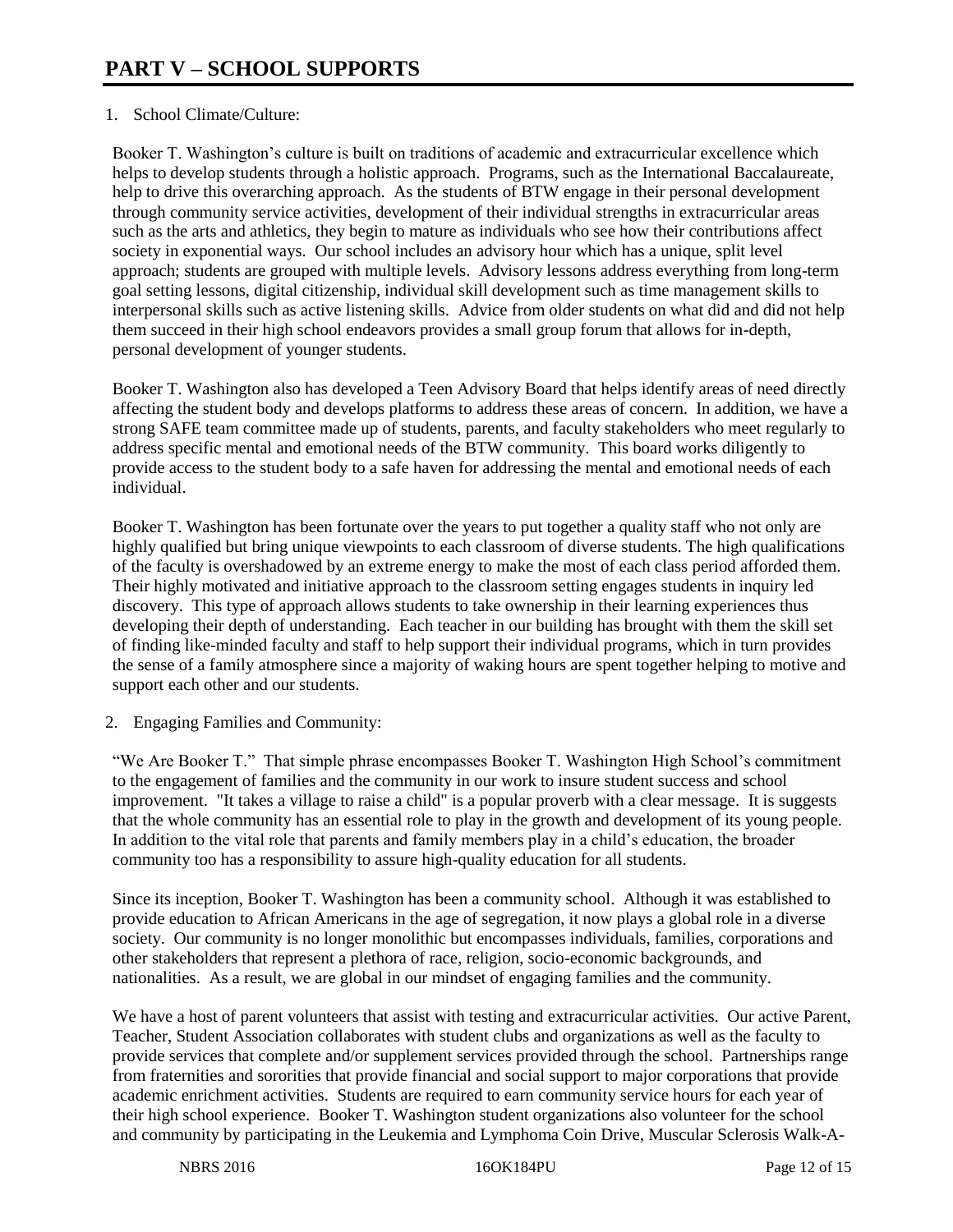Thon, and the Red Cross Blood Drive. Students are also exposed to various perspectives from outside speakers that come to Booker T. Washington to share their experiences. The most noteworthy of these speakers was Supreme Court Justice Sonya Sotomayor.

A partnership with the Booker T. Washington's Hall of fame Foundation recognizes outstanding alumni and community leaders as well as provide scholarships to students. Students have volunteered to "clean up" after storm ravaged north Tulsa, collaborated with Carver Middle School to produce "The Lion King," served as host for community events that not only provide service to our school but the community, and promotion of our historical building which is used by community organizations for meetings and serves as a distribution site for food and clothing.

#### 3. Professional Development:

Our faculty, staff, and administration attend and create as many different and varied professional development opportunities to reach all of our students. Our counselors have attended professional development that includes topics such as bullying, child abuse, career guide training, and expectations set forth by the Oklahoma Regents for Higher Education. The professional development concerning bullying and child abuse and how having extra training and knowledge is self-explanatory; however, the career guide training and Regents' recommendations are essential for our counselors since they are the ones working to ensure every student has a post-high school goal in mind. The counselors have to be able to advise students on what classes they need and be able to put those students in contact with post-high school training programs, community colleges, and universities. Helping students keep an end goal in mind is one of the things that keeps some of our students working for their grades and staying in high school to graduate. The faculty is constantly trying to remain current on the internet options our students use. One benefit of this training is that it facilitates writing cohesive research papers in all courses. Teachers attend extra Google docs, Twitter, and flipped classroom training. Those teachers then come back to our school and provide group professional development on those topics and make themselves available to any teacher who needs a little more attention or individual instruction to make those tools work most efficiently in their own classrooms and for their own students. Many of our teachers attend curriculum writing professional development specific to the individual subjects or departments. Those teachers also share that information in departmental meetings. This ensures that lessons plans are aligned with the state, district, and national standards. Every year, teachers also attend International Baccalaureate and Middle Years Program professional development in order to ensure that our school is also aligned with international standards for education. Our MYP Site Coordinator works tirelessly to make sure all teachers are aware of the required skills and incorporating these skills daily into their classrooms. We also have a Yale National Fellow who has been involved with the Yale National Initiative for four years. She has attended the Initiative for three years and written new units during that time. She is also working with the local team to establish a local institute in our district. She has presented units and information not only for our staff but also for the entire district multiple times. Four teachers and two administrators attended the School Reform Initiative Conference, and the teachers now facilitate professional development using the protocols they learned.

Administrative team members also set a good example on how to be life-long learners. They attend some of the same professional development as the counselors and the faculty. One of the administrators is also the IB Coordinator, so she is able to keep faculty and students working together to meet those rigorous requirements. Having an administrative team who is focused and trained specifically in curriculum supervision ensure that teachers are informed and applying the current best practices.

#### 4. School Leadership:

The leadership philosophy is that every decision made will be in the best interest of our students. We have three Assistant Principals and one Principal. One Assistant Principal is responsible for Student Services, Athletics, and Operations. Another Assistant Principal is responsible for Advancement Placement, Curriculum, and Professional Development. The third Assistant Principal is responsible for State Testing, Enrollment, and International Baccalaureate. Although each administrator has areas of specialty, all decisions are made through shared dialogue. All administrators have assigned teachers to evaluate and meet regularly to discuss areas for improvement and areas of excellence. Administrators encourage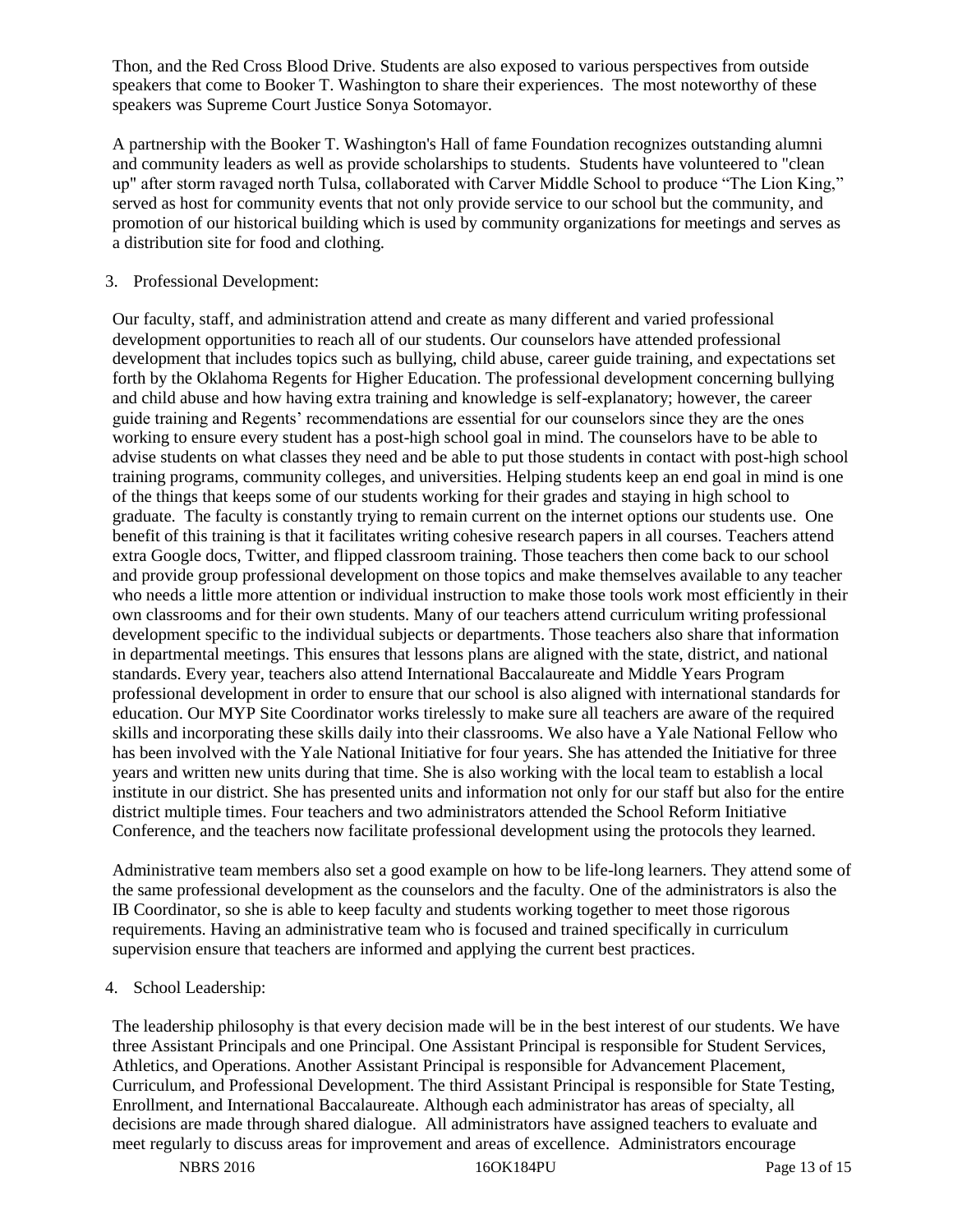teachers to observe other classrooms, and recently, four teachers participated in "Student for a Day" in which they followed a student's schedule and participated and followed expectations to better understand the students' viewpoints. Administrators served as substitute teachers which provided a lens to better understand and support teachers.

The Booker T. Foundation, made up of parents, alumni, and community members, helps fund academic activities such as foreign exchanges trips to Germany and Japan, repairing old musical equipment, and funding professional development for teachers. Teachers submit a simple grant application showing how this grant will benefit students. We also have the Board of Control, which is a committee of teachers, parents, and students that ensures Student Activity Fund money will be spent with the best interest of students in mind.

The Counseling Department helps ensure students are progressing toward graduation. We have one counselor dedicated to the Freshman Class, and the other three counselors split the alphabet between sophomores, juniors, and seniors. The Counselors meet almost daily with students who are struggling in classes and who are in jeopardy of not graduating. Counselors have created a graduation plan for each student and shows the student and the students' parents their tracker at the beginning of the year. This allows everyone to be on the same page of how the student is progressing towards graduation. If a student did not pass a class first semester, that student is immediately placed into credit recovery to recover that credit. If a student has a mental disability, there is a counselor that ensures student's I.E.P (Individualized Education Plan) is being followed with fidelity so that a student's academic and emotional accommodations are being met.